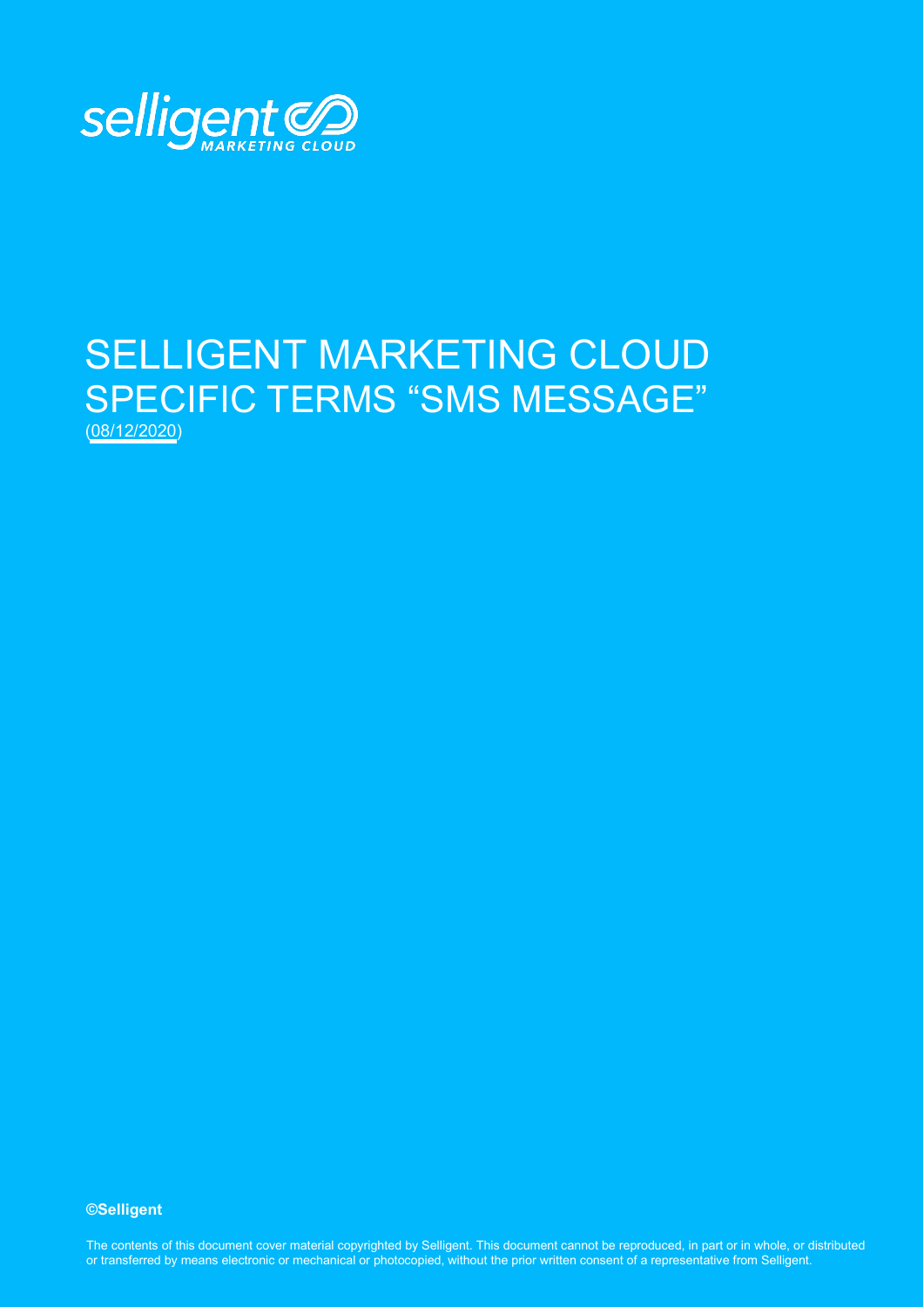

# **SMS Message – Specific Terms applicable upon ordering of SMS Message Service by the Client**

*(Online as of December 8, 2020)*

## **IT IS AGREED AS FOLLOWS:**

(A) Under the Agreement between the parties, the Client wishes to use Selligent to send SMS messages from the Software.

(B) Selligent has therefore established a partnership with the subcontractor So Mobile, which offers Selligent and its clients services which make it possible to send text messages (the '**SMS Service'**).

In view of the above, the following has been agreed.

## **A. Subject & commercial conditions**

**Agreed service:** 

**• Type of activity(-ies) concerned**: sending of SMS<sup>[1](#page-1-0)</sup>, to mobile telephone numbers via the SMS Service.

• **Unsubscribe requests**: Selligent will send the unsubscribe requests received (STOP replies) in real time to the Client– an automated procedure will be developed for this purpose. The Client undertakes to take into account these unsubscribe requests within 48 hours (CNIL obligation) in its client base. The Client agrees that Selligent and its subcontractors have the right to filter when sending files to the SMS Service for new posts.

• **Geographical area (s) for message dispatch**: METROPOLITAN France and International.

The telephone numbers must be in international format (i.e. '336xxxxxxxx' or '337xxxxxxxx' for SMS addressed to metropolitan France), with no spaces or space characters. All numbers which do not meet the criteria above (i.e. incorrect format, landlines, etc.) will be invoiced but the message will not be delivered. **Prices:** 

• **Set-up costs**[2](#page-1-1) : See Sales Order.

• **SMS price at destination :** See Sales Order.

• **24/7 support**: The procedure for contacting the Support service is set out in the SLA for the SMS Service (see Annex 1). The assistance Services will be invoiced in accordance with the terms of the Agreement. The Client must send all assistance requests to Selligent and may under no circumstances contact Selligent's subcontractor.

In order to avoid misunderstandings: the Client is aware of what was agreed in Article 6 below ('Price and payment conditions') between the Parties concerning amendments to prices

# **B. Contractual terms**

#### **Article 1 Subject**

The subcontractor of Selligent, SO MOBILE, operates turn-key software solutions which can be used to send and receive SMS between business applications and computer and remote telecommunication terminals, which accept this type of technology via its platform. Pursuant to these Specific Terms, Selligent makes available to the Client these software solutions and its services, hereinafter referred to as **'Services'**, in the context of sending SMS campaign(s) from files provided by the Client, in accordance with the arrangements set out in these Specific Terms, as recognised and accepted by the Client.

#### **Article 2 Definitions**

'**Opt-in Base**' refers to the Opt-in base of mobile telephone numbers collected by the Client with a view to running campaigns.

'**Campaign'** refers to the sending of SMS messages to an Opt-in Base by means of networks of various Operators. **'Intellectual property rights'** refers to (i) patents; (ii) copyrights (including, among other things, property rights relating to all securities, computer codes, themes, subjects, characters, concepts, models, animations, sounds, operating modes, moral rights and all related documentation) and the rights concerning databases (excluding traffic data recorded by Selligent and its subcontractors during the implementation of these Specific Terms); (iii)

<span id="page-1-0"></span><sup>&</sup>lt;sup>1</sup> The following shall be excluded from this addendum: MMS(+) and SMS+. There will be no incoming traffic routing from end users (any unsubscribe requests received will be transferred to the Client in the file format).

<span id="page-1-1"></span><sup>&</sup>lt;sup>2</sup> This set-up is invoiced only once, i.e. whenever the service is activated for the Client.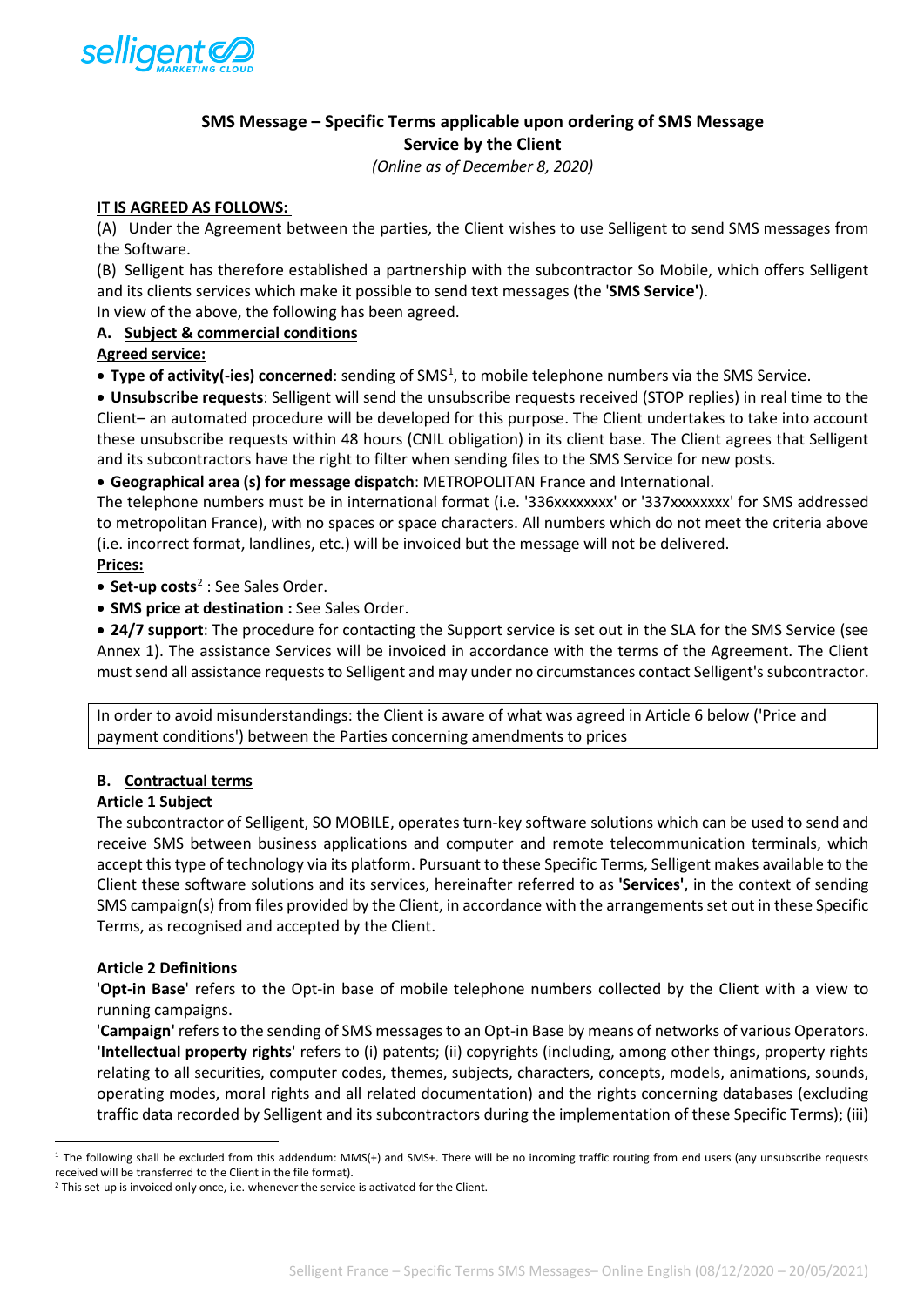registered or unregistered trade names; (iv) domain names; (v) registered or unregistered designs; (vi) all submissions and requests, renewals and extensions of the rights referred to above in points (i), (ii), (iii), (iv) and (v); other information containing or constituted by technical, operating, financial, marketing data and data planning the activity of the Parties, and (vii) all the rights concerning commercial image and packaging, trade secrets, know-how and other intellectual property rights recognised by national, foreign or international law, or by treaties and conventions in force in any part of the world.

**'Working day'** refers to all days other than Saturday, Sunday and obligatory statutory holidays on the territory of metropolitan France.

'**Dedicated number**' or '**Dedicated short number**' refers to the number of the Operator allocated to SO MOBILE on behalf of a certain Client, for the designated SMS Service<sup>[3](#page-2-0)</sup>.

'**Shared number**' or **'Shared short number'** or '**Alias'** refers to the number of the Operator allocated to SO MOBILE, which can in turn allocate it to several clients, including the Client itself for the designated SMS Service<sup>[4](#page-2-1)</sup>. '**Opt-in**' refers to the User's consent to receive messages. This consent is given when the User collects his mobile telephone number.

'**Party'**: Selligent and/or the Client, where appropriate.

'**Platform**' refers to the software and technology, the licence for which is granted by Selligent to the Client and to which it subscribes, used to deliver standard SMS messages sent by the Client to targeted users on wireless networks, where the Client has subscribed.

**'Operator rules**' refers to the detailed summary annexed to these terms under the heading 'Operator Conditions applicable at local level', setting out the rules issued by the Operators, applicable to the WAP Invoicing Service and/or the SMS/MMS Premium or Standard Service on the Territory concerned.

**'Platform Service'** refers to the SMS standard connection service provided by Selligent and its subcontractors by means of the Platform and connections with Operator.

**'SMS Service'** refers to the service made available by the Client to disseminate messages to end users via the Service Platform.

'**Short Message Service (SMS)**' refers to the GSM telecommunication standard allowing users to receive or send abbreviated messages of an alphanumerical (one hundred and sixty (160) characters), binary (one hundred and forty (140)-bytes) or unicode (70) characters) nature to a GSM telephone.

**'End user(s)'** refers to all subscribers to the Operator networks.

#### **Article 3 Contractual documents**

These Specific Terms complete the Agreement of which they form an integral part. All the contractual documents which form part of the Agreement shall apply to the SMS Message Service, except in the case of a derogation under these Specific Terms. These Specific Terms may be completed by the Operator Conditions applicable at local level and/or by Technical Documents and/or by any Special Conditions.

The Client will be notified by Selligent of any additional documents mentioned here to the present Specific Terms and these documents (as well as any change made to them) shall take effect on the date indicated in the e-mail notification. Where the Client cannot accept these additional (amended) conditions, it shall lose its right to use the SMS Service. Where it continues to use the SMS Service, the additional (amended) conditions shall automatically apply and shall form an integral part of the Agreement.

#### **Article 4 SMS Service Offer**

The SMS Service provides the Client with a unique entry point for the exchange of various types of messages (SMS) with mobile telephone users. Subscription to the SMS Service is effective upon signature of the Order Form for the SMS Service Message. After signature, Selligent makes the technical connections available to the Client as quickly as possible.

<span id="page-2-0"></span><sup>&</sup>lt;sup>3</sup> At the time of the signing of the Order Form for the SMS Message Service, the Dedicated Number or Dedicated Short Number Service will not yet be activated. Where the Client expresses the need for such services, the Parties will agree on the contractual and operational arrangements and will sign an Order Form setting out the agreed arrangements.

<span id="page-2-1"></span><sup>4</sup> At the time of the signing of the Order Form for the SMS Message Service, the Shared Number, Shared Short Number or Alias Service will not yet be activated. Where the Client expresses the need for such services, the Parties will agree on the contractual and operational arrangements and will sign an Order Form as an additional clause to this addendum setting out the agreed arrangements.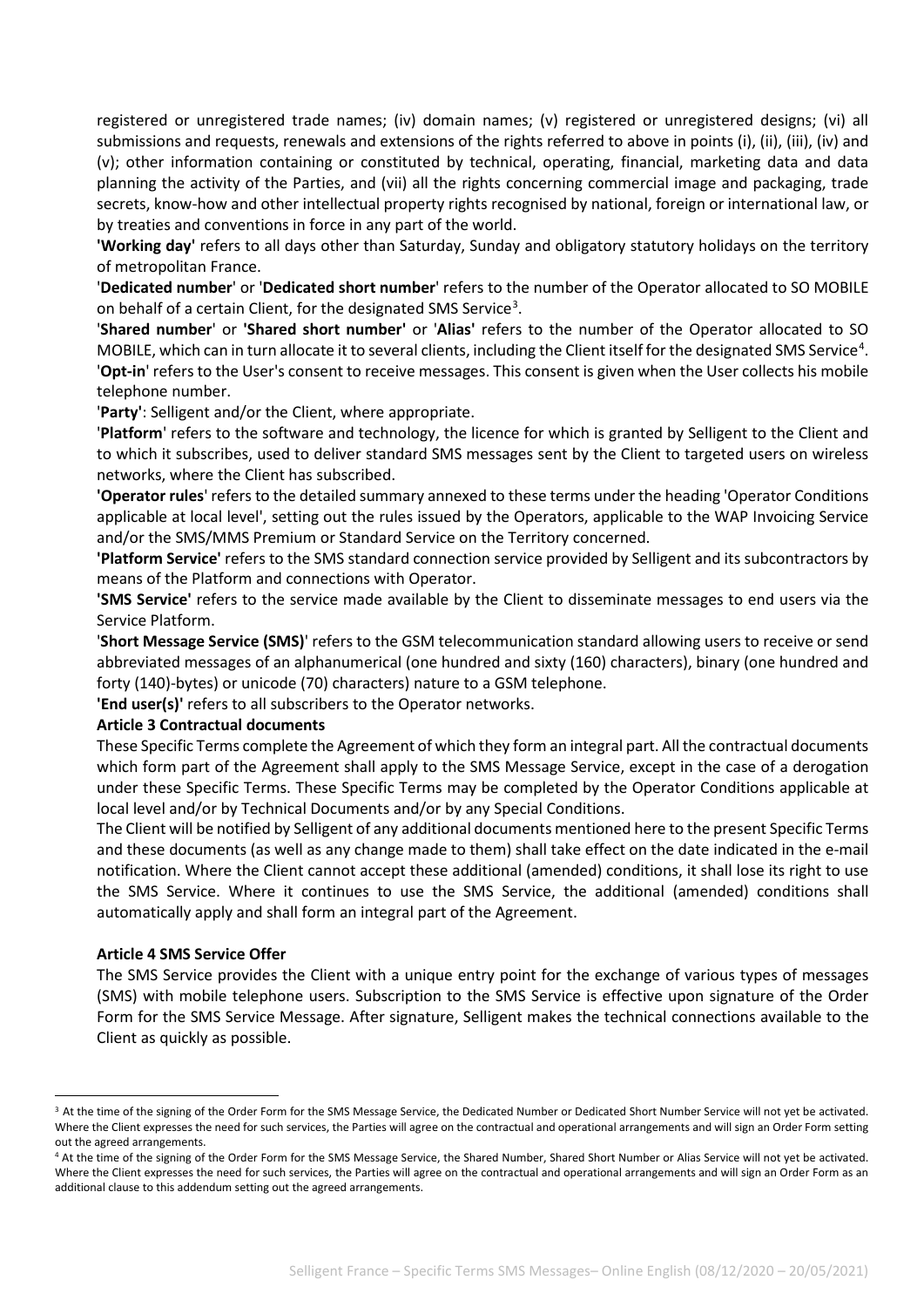#### **Article 5 Specific features of the SMS SO MOBILE Service**

**5-1** Selligent and its subcontractor cannot be held liable for any refusal or delay in the validation of any SMS Service by the Operators or regulatory authorities.

#### **5-2 Distribution outside metropolitan France**

Selligent can propose a specific supplementary offer of connection to the Client, to allow it to send only SMS messages at a single price per country. This offer does not involve the allocation of a specific short number (dedicated or shared) for the Client. The associated traffic and invoicing are measured and calculated separately for the Client thanks to the creation of a dedicated technical account for the Client.

The Client agrees that this offer will be updated regularly and that it must check the technical availability of access to a given country in the territory before using its connection. The Client acknowledges and accepts that adult services are prohibited under this offer.

## **5-3 Conditions of use of the SMS Service**

The Client defines the distribution list in line with its Opt-in Base and the message content, and programmes the distribution of messages for each campaign. The Client can qualify or filter its Opt-in Base of end users on the basis of criteria, the choice and implementation of which are its sole and entire responsibility.

The Client acknowledges that it has been informed that it is strictly prohibited to use any selection criteria which would directly or indirectly reflect racial origin, political, philosophical or religious opinions, trade union membership, morals or sexual orientation. The Client undertakes to use the SMS Service in accordance with the national legislation in force, prohibiting all content which:

• is violent, threatening, offensive, vulgar, obscene, injurious, abusive, defamatory, illegal, amounting to harassment or prejudicial to respect for human dignity or to equality between men and women;

• is xenophobic, racist or anti-Semitic in character;

- violates public order in any way;
- encourage the commission of crimes and offences;

• promotes weapons, narcotic substances, gambling, medicinal and pharmaceutical products, prostitution (active and passive soliciting);

- constitutes advertising to minors for pornographic services or content;
- mislead by usurping the name or corporate name of other persons or businesses.

The Client acknowledges that it has been informed that the duration of each Campaign depends on the volume to be distributed, the bandwidth available from Operators, and any other technical and/or operational constraint. The protection of end users also requires respect for the hours at which messages can be sent, i.e. exclusively during working hours as defined by the local legislation of the country concerned by the Campaign. Consequently, the Client acknowledges and agrees that the effective duration of a Campaign may exceed the duration which it had initially planned.

The Client uses this service exclusively for sending SMS. Sending SMS/MMS with adult content or promoting adult services is strictly prohibited.

If an end user contacts Selligent, Selligent will inform the Client (the intervention by Selligent will be invoiced at the current rates for the Project Services in the Agreement).

#### **Article 6 Price and conditions of payment**

**6-1** The price and invoicing policy of Selligent are set out in these Specific Terms and in the Sales Order. However, Selligent may at any time integrate the change in prices for SMS invoiced by So Mobile to Selligent into the prices for SMS invoiced by Selligent to the Client, respecting a notice period of at least 15 days for SMS sent in metropolitan France and at least 5 days for SMS sent internationally. Any change in prices will be notified by Selligent to the Client in writing. Where the Client cannot accept these amended prices, it shall lose the right to use the SMS Service and is entitled to terminate these Specific Terms (see Article 14-2). If it continues to use the SMS Service, the amended prices will automatically apply.

**6-2** Selligent will invoice the Client in accordance with the Agreement. Selligent is entitled to de-activate the distribution of SMS and/or to block access to the SMS Service for as long as the Client does not meet its contractual commitments, and the Client will be solely responsible for any consequences resulting from this block or de-activation, without the possibility of appealing against Selligent.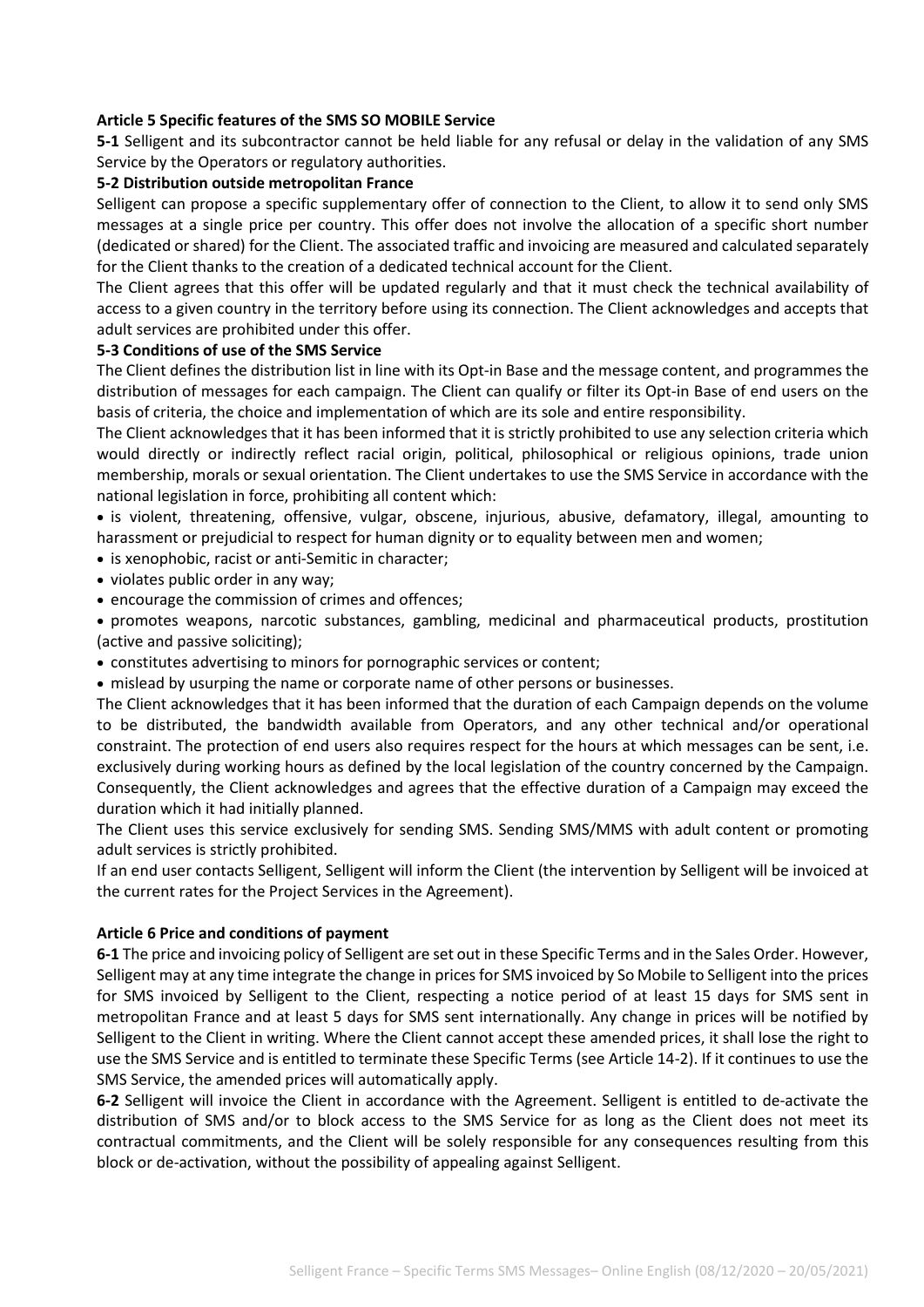## **Article 7 Obligations of Selligent**

Selligent undertakes to ensure by commercially reasonable means the constant quality and continuity of the SMS Service, as provided for in Annex 1.

Selligent undertakes to perform its obligations by all commercially reasonable means. Selligent and its subcontractors shall not be liable for messages directly distributed by the Operators to end users. Selligent does not guarantee the full reliability of the dispatch and storage of messages which may be subject to interruptions in the service for Operators due, for example, to:

- a breakdown in the messaging infrastructure of the Operator or in the connection, except in the case of error or negligence on the part of Selligent relating to such infrastructure;
- radio telephony interferences caused by atmospheric conditions;
- interferences in wave propagation;
- de-activation of the number allocated to a recipient of the messages;
- the fact that the recipient is outside the coverage zone of the Operator;
- fraud;
- saturation of the SIM card memory.

## **Article 8 Obligations of the Client 8-1 General provisions**

The Client must comply with:

• all the applicable laws, standards and rules issued by a government of competent authority, and all regulations or codes in force in the sector,

• all the instructions and policies of the Operators which will have been notified to it by Selligent or which will be amended in the local Operator Conditions integrated into these Specific Terms.

In particular, where Selligent and its subcontractors are not directly connected to the Operators in the country in which the end user is located, the Client undertakes to respect the rules applied by the local Operators concerned, rules which will be communicated to it by Selligent. In cases where the Client subscribes to an SMS Service outside France, Selligent will communicate all information of use for the correct provision of the SMS Service.

#### **8-2 Protection of end users**

In particular, the Client must check that all advertising and/or promotional material published by the Client complies with current legislation ad standards.

The Client acknowledges that spam is strictly prohibited and that the prior agreement of the end recipient is required (Opt-in) for the reception of any type of message or product, except where the recipient's contact details have been obtained directly from him under the conditions set out in Article L34-5 of the Post and Electronic Communications Code.

Each end user must be able to easily cancel the agreement previously given, with immediate effect (Opt-out). Selligent will be entitled to request at any time proof of the end user's prior agreement, except if the recipient's contact details have been obtained directly from him under the conditions set out in Article L34-5 of the Post and Electronic Communications Code. If such proof is not provided, within 20 days following the request, Selligent will be entitled to suspend the SMS Service provisionally, or to terminate these Specific Terms with immediate effect.

#### **8-3 Content of the messages**:

Any Client wishing to send SMS messages from or to other EU Member States or non-member countries must check that:

• the content of all the messages complies with the legal and regulatory provisions of the country. The Client must not handle any messages of a violent or pornographic nature or of any other nature which may be considered as contrary to public order.

• any obligation to communicate or prior authorisation possibly required concerning the transfer and processing of nominative information has been respected vis-a-vis the national authorities responsible for the protection,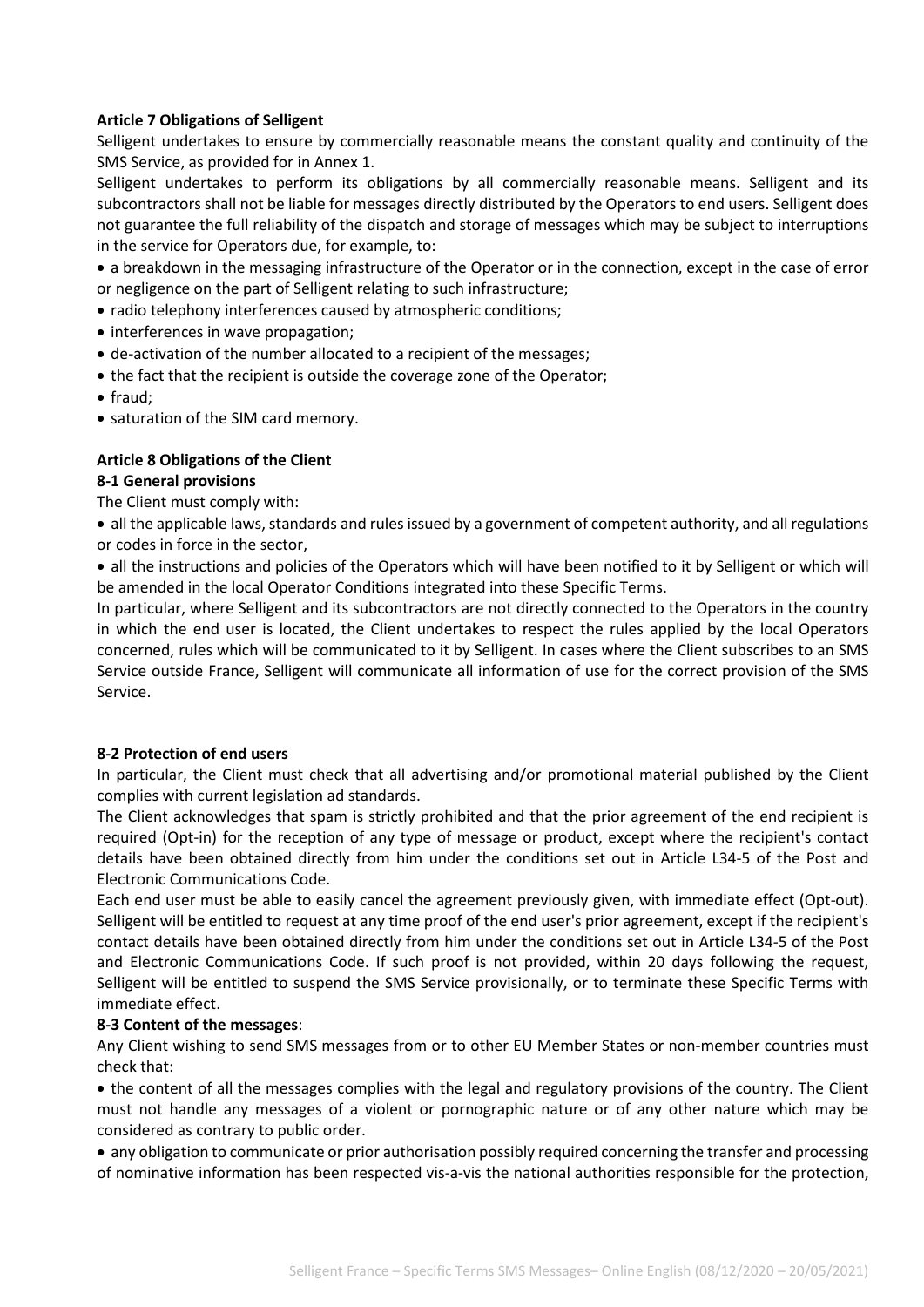processing and circulation of personal data and for the protection of private life in the telecommunications and electronics sector in each geographical distribution and reception zone for the messages in question.

• The content of the messages does not infringe the intellectual property rights of one of the Parties or of any third party.

The Client acknowledges and accepts that the supply of certain SMS Services may be subject to regulatory authorisation of the Operators concerned, in particular with regard to marketing messages (where necessary, Selligent undertakes to inform the Client).

#### **Article 9 Confidentiality**

Each of the Parties must protect confidentiality and avoid disclosing the confidential information of the disclosing party with the same degree of caution as they would practice with their own confidential information and, in any case, with all reasonably necessary caution. For as long as the confidential information is not made public in accordance with these Specific Terms, the confidentiality obligation shall remain in force.

The term '**Confidential Information'** refers to all provisions of these Specific Terms, the written information exchanged by the Parties, before and/or after the signing of the Order Form for the SMS Message Service concerning the negotiations between the Parties for the supply of services of any other information concerning the activity of one of the Parties – whether or not it has been marked or designated in any other manner as being confidential. Each of the Parties undertakes not to use the confidential information of the disclosing party outside the framework of these Specific Terms and of the uses authorised by that party for their duration.

Each of the Parties receiving confidential information from the other Party acknowledges that such information shall under all circumstances remain the property of the Party which communicated it.

The communication of confidential information is authorised only for the benefit of legal representatives, agents, suppliers, providers or subcontractors of the Parties provided that they need such information to perform the tasks expected of them.

The Parties undertake to inform persons to which the information is transmitted of its confidential nature.

They also undertake to have any suppliers, providers or subcontractors sign a confidentiality commitment under conditions similar to those to which they hereby subscribe, given that the Parties are guarantors for compliance with this confidentiality obligation by the persons referred to in this paragraph.

The obligations above do not apply to the confidential information which: (a) move into the public domain by any means other than an infringement committed by the recipient Party; (b) is usually communicated by the disclosing party to third parties without any restriction on its communication; (c) the recipient party has received from a third party without this disclosure having been in violation of a confidentiality obligation or restriction concerning its communication; (d) was in the possession of the recipient party before it was communicated by the other party, with the recipient party able to prove this; (e) was developed independently by the staff of the recipient party, with no access to the similar confidential information obtained from the other party; or (f) must be revealed following an ordinance or request from a judicial, government or regulatory authority as part of an action, suit, procedure, complaint or any other means under applicable legislation, given that the disclosing party must first inform the other party as soon as possible of the communication request in order to allow it to ask for safeguard measures to protect the confidentiality of the information concerned.

#### **Article 10 Intellectual property**

Unless otherwise provided, these Specific Terms do not grant or imply a licence, licence authorisation or authorisation to transfer any intellectual property rights between the parties.

#### **Article 11 Usage Licence**

The Platform and SMS Service were developed and protected by Selligent and its subcontractor SO MOBILE. Any sub-licence granted to the Client by Selligent for software and/or an application included in the SMS Service shall be limited to use of the services in accordance with these Specific Terms.

Selligent uses software and other security devices to protect the SMS Service from malware. This guarantee does not mean that the SMS Service is constantly guaranteed, fully free of malware.

The Client will strictly follow the instructions and recommendations of Selligent for the use of the SMS Service. It will not circumvent authentication by the user or the security of the SMS Service or of any other host, network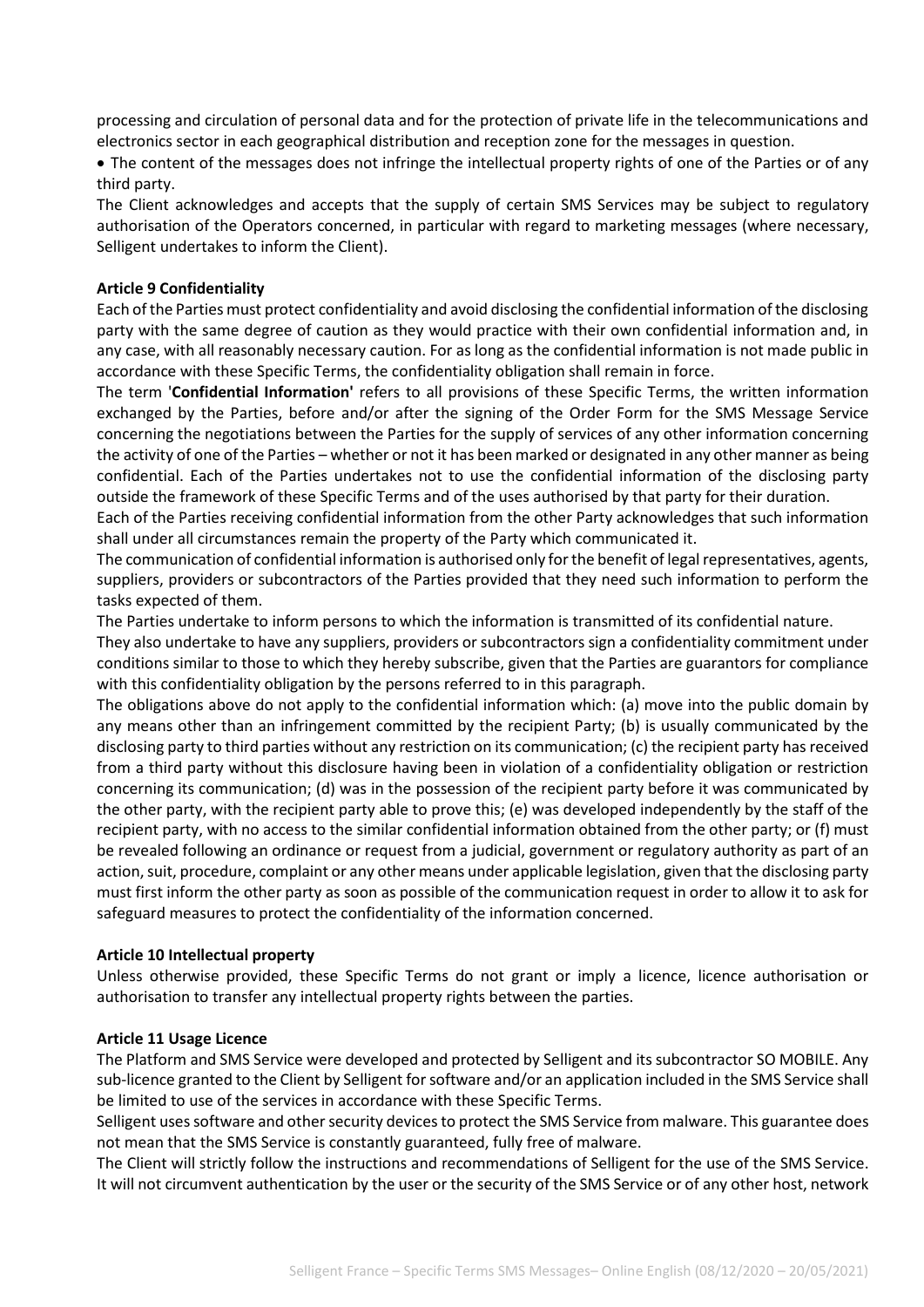or related account. The Client is the sole party responsible for the use it makes of the SMS Service and Selligent cannot be held responsible for the content of the information in the SMS Service. The Client undertakes:

• not to disassemble or decompile the SMS Service or any of its components, attempt to undertake reverse engineering or to discover its source codes by any means;

• not to develop software packages or a service by copying the characteristics of the Service;

• not to use the SMS Service in an abusive manner (or in any way which would overburden or damage the SMS Service or undermine its smooth functioning) or which has an unfavourable influence on the use of the SMS Service by other clients of Selligent;

• not to transfer the (benefit of the) Specific Terms to any third party without the prior written authorisation of Selligent;

• not to become involved in any form of distribution of the SMS Service whatsoever;

• not to help or authorise any third party to perform one of the operations referred to in the previous paragraphs.

#### **Article 12 Duration**

These Specific Terms are concluded for the duration of the Agreement and will be renewed in accordance with the terms of the Agreement.

These Specific Terms shall enter into force on the date of signature by the two Parties of the Order Form for the SMS Message Services.

#### **Article 13 Suspension**

Selligent reserves the right to immediately (partially) suspend the SMS Service at its discretion by informing the Client in the following cases: (i) in the event of a specific request by an Operator or (ii) in the event of total or partial non-compliance by the Client with these Specific Terms or with the provisions specific to the sending of SMS to end users, or (iii) in the event of non-compliance by the Client with the rules set out by the Operators, or (iv) in the event of use of the SMS Service by the Client likely to compromise the normal functioning of the SMS Service or of complaints concerning the SMS Service used by the Client which may disturb public order or contravene French laws and regulations and which cause prejudice to Selligent and its subcontractors or (v) in the event of suspension of the contract between Selligent and its subcontractor SO MOBILE, regardless of the reason. Selligent must inform the Client of such suspension as quickly as possible, indicating the grounds. Selligent shall authorise renewed access for the Client to the SMS Service once the cause for the suspension has been corrected or removed.

#### **Article 14 Early termination**

**14-1** Selligent reserves the right to terminate completely or in part (e.g. on one operator or country) the connection offered to the Client and/or these Specific Terms after prior notification sent to the Client in the event of 1) withdrawal of a connection of the subcontractor SO MOBILE by an Operator, or 2) cancellation of authorisation granted to the Client by an Operator for use of its network or portal, or 3) withdrawal by the Operators, or the local authorities or regulatory authorities of service numbers attributed to the subcontractor SO MOBILE, or 4) infringement by the Client of one of the clauses of these Specific Terms, or 5) complaints concerning problems encountered with the SMS Service of the Client as defined in Article 13 or 6) termination of the contract between Selligent and its subcontractor SO MOBILE, regardless of the reason. Termination may take effect immediately or, where appropriate, on the date indicated in the notification.

In the event of a warning addressed by Selligent to the Client following default of payment concerning these Specific Terms, if the Client does not remedy this situation within eight (8) days from the date of the warning, Selligent will be entitled to terminate the SMS Message Service with immediate effect.

**14-2** The Client will be entitled to terminate, fully or in part, the SMS Message Service, 1) in the event of a change to the price policy imposed by one or more Operators or proposed by Selligent for SMS, a change refused by the Client, within five (5) days from the date of notification of the change sent by Selligent 2) in the event of withdrawal by the Operators, or the local or regulatory authorities of the service numbers attributed to the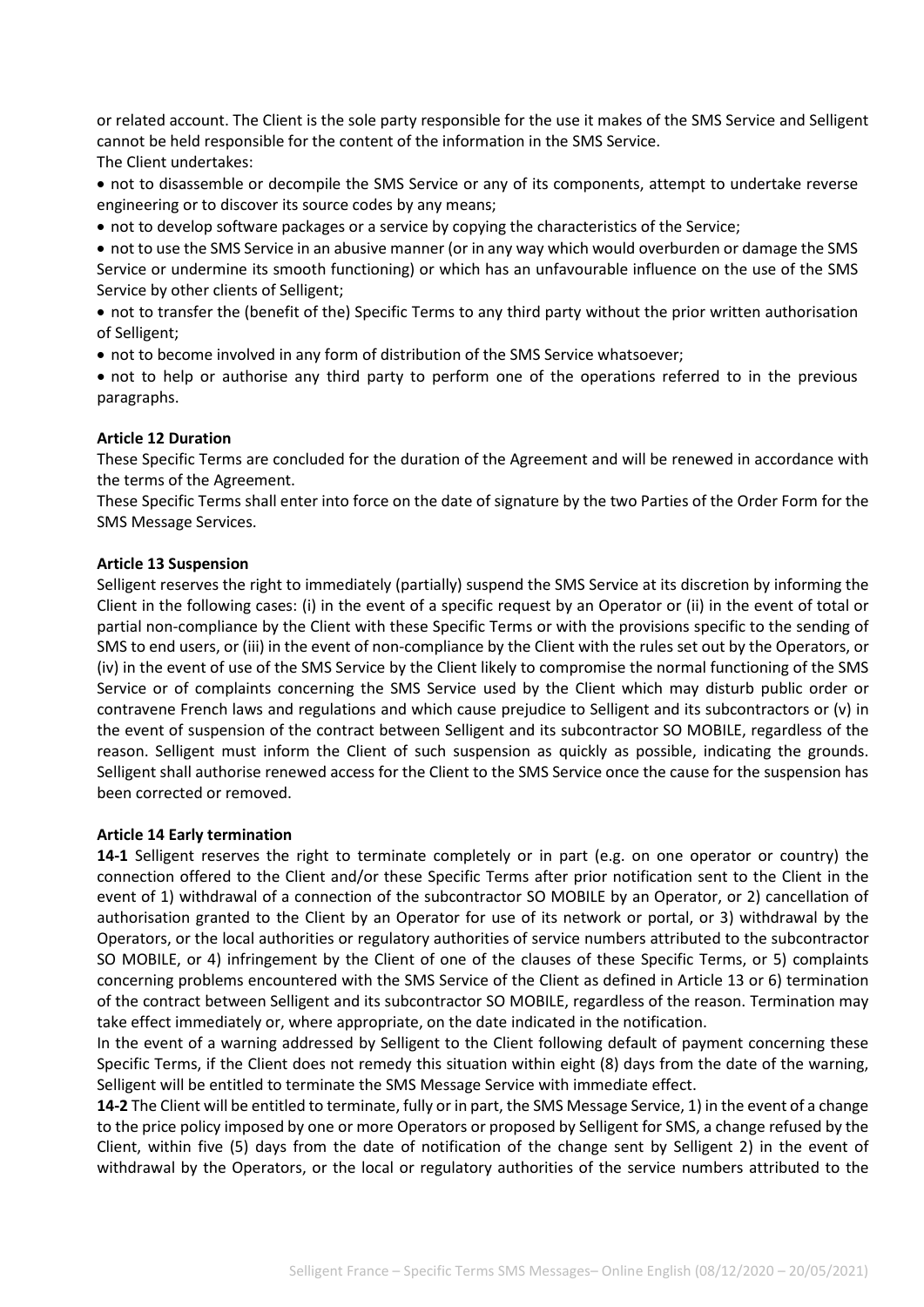subcontractor SO MOBILE of Selligent. Termination will take effect two weeks after this notification of termination sent by the Client (to avoid any misunderstanding, if the Client continues to use the SMS Service during the termination period, the amended prices will possibly apply depending on their date of entry into force).

In the event of a warning addressed by the Client to Selligent following a violation of these Specific Terms, if Selligent does not remedy the violation within thirty (30) days from the date of warning, the Client will be entitled to terminate the SMS Message Service with immediate effect.

#### **Article 15 Guarantees**

**15-1** The Client declares and guarantees to Selligent and its subcontractor SO MOBILE that (i) it possesses and has obtained the licence for all the intellectual property rights relating to the content in the SMS Service; (ii) it will not commit any acts which may cause prejudice to the right to privacy or to intellectual property of third parties; (iii) it will respect all the laws and regulations of any competent authority with jurisdiction over implementation of these Specific Terms; (iv) it will not commit any act or omission which may undermine the intellectual property rights of Selligent and its subcontractor SO MOBILE.

In the interests of clarity, payment of the royalties generated by the intellectual property rights for content will be the exclusive responsibility of the Client vis-à-vis holders of intellectual property rights, irrespective of their nature, as for any payment due to third parties and resulting from the exercise of ancillary rights and rights to privacy.

**15-2** Selligent guarantees to the Client that it has the right to conclude these Specific Terms and to grant the licences provided for herein.

Selligent will ensure the defence of the Client against legal proceedings initiated by any third party against it, claiming that the use of the SMS Service by the Client, in accordance with the provisions of these Specific Terms, constitutes an infringement or misuse of a patent claim, copyright or right to commercial secrecy, and Selligent will pay the damages (or the amount of any settlement accepted by Selligent) which the Client will be finally required to pay as a result of the legal proceedings. This obligation on Selligent will not apply if the presumed infringement or misuse results from use of the SMS Service in relation with any other platform or any other product or service, activities or the use without licence of the SMS Service in violation of these Specific Terms. Nor will this obligation on Selligent apply if the Client does not inform Selligent in writing and in due time of a dispute of this type. However, the lack of information or late information from the Client does not exempt Selligent from its obligations resulting from this article, except where Selligent suffers prejudice because the Client has not informed it or informed it late. Selligent is authorised to fully ensure the defence and any other settlement of the dispute when this settlement does not involve a financial obligation or obligation to recognise liability imposed on the Client. If the Client rejects the defence offered by Selligent, or does not cede total control of the defence to the lawyer appointed by Selligent, the Client releases Selligent from the obligations of this article. The Client must cooperate reasonably during the defence of such proceedings and may be represented, at its expense, by a lawyer reasonably suitable for Selligent. Selligent explicitly reserves the right to discontinue such defence to any legal proceedings where the SMS Service is no longer accused of infringement or misuse, or is declared not guilty of an infringement or misuse of the rights of third parties. Selligent may settle any dispute by replacing the SMS Service with acceptable services which are equivalent in substance. The Client will take no actions in response to an infringement or misuse, or a presumed infringement or misuse of the SMS Service, which would undermine the rights of Selligent.

Where an action within the meaning of this article is brought or, in the reasonable opinion of Selligent, is likely to be brought, Selligent may, at its discretion and expense: (i) obtain for the Client the right to continue to use the SMS Service in accordance with the provisions of these Specific terms, or (ii) replace or modify the SMS Service so as to correct the infringement without significantly reducing the functions. If the above possibilities cannot reasonably be implemented, Selligent may terminate the SMS Message Service.

The provisions of this article detail the sole, exclusive and full responsibility of Selligent and its licensors and suppliers vis-à-vis the Client and constitute the sole recourse of the Client with respect to an infringement or illicit appropriation of the intellectual property rights of a third party.

#### **Article 16 Liability – Indemnities**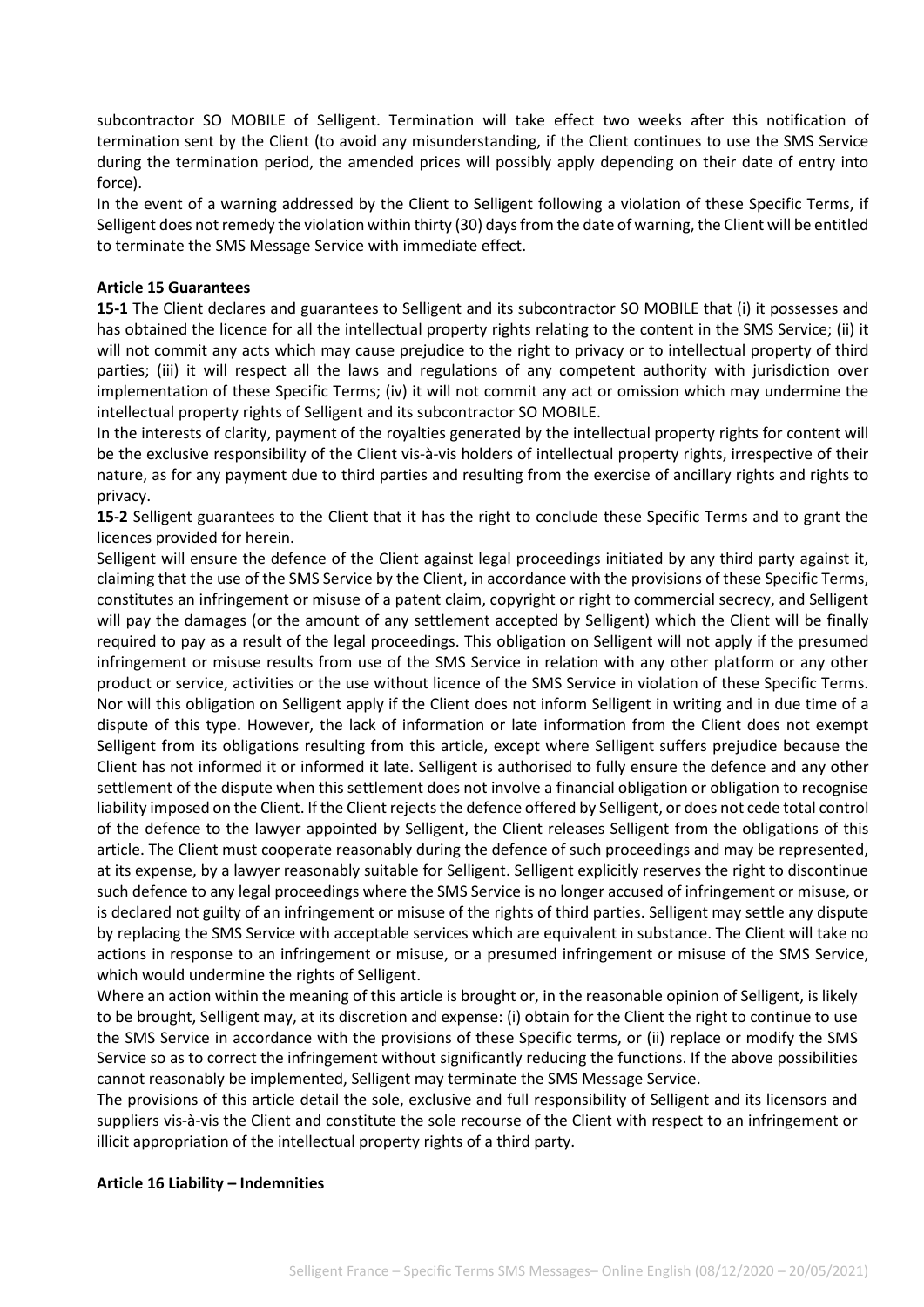### **16-1 Indemnities**

The Client shall release Selligent and its subcontractor SO MOBILE from all liability in the event of a complaint filed by third parties against Selligent and SO MOBILE which results from the use of the SMS Service by the Client. The Client shall release from all liability Selligent, SO MOBILE, their associated companies, their directors, managers and employees for any complaint, action, charge, expense (including lawyer fees), loss, damage, fine, all monetary damages or any claim from and/or incurred by Selligent and/or SO MOBILE or against/by any third party following use by the Client of the SMS Service SMS, for an infringement by the Client of these Specific Terms, an effective or presumed violation of the intellectual property rights of Selligent and/or SO MOBILE or an infringement by the Client of any law or right of third parties resulting from the use by the Client of the SMS Service.

In particular, the Client must reimburse Selligent and SO MOBILE for all damages such as, in particular, indemnities, fines, charges, expenses, claims, legal fees, penalties, damages and interest due in the event of breach of the Operators' rules.

#### **16-2 Limitation of liability**

In addition to the limitations and exclusions from liability under the Agreement, Selligent excludes all liability visà-vis the Client and/or end users following:

• termination or suspension of the SMS Service, which would be effective under these Specific Terms;

• any damage suffered or incurred by the Client following the supply or interruption of supply of any SMS Service;

• any imprecise information sent to it by the Client concerning validation of the SMS Service of the Client by Operators;

• any abusive use and/or unauthorised disclosure of any identifier/password or secondary identifier/password, and in general any abusive use by the Client committed by the Client or by a third party on behalf of the Client, or outside the perimeter of the Client, including among other things, hacking, spy programmes and intrusion on the platforms of Selligent and SO MOBILE or into the IT systems of the Client, including the hosting centres on which the platforms of Selligent and SO MOBILE are hosted.

#### **Article 17 Force Majeure**

None of the Parties shall be held liability vis-à-vis the other Party for any delays or failure to implement these Specific Terms due to causes independent of their will including, among other things, governmental restrictions, legislation on currency or on the market, strikes, war, measures taken by the civil or military authorities, sabotage, operator network problems and/or host centre network problems, electricity cuts, epidemics, floods, earthquakes, fires, other natural catastrophes or any other circumstance, event or situation independent of the will of the Parties. In this case, the Parties agree to make every effort to provide a solution for the delay or nonimplementation.

In order to enforce the provisions of this article, the Party invoking Force Majeure must inform the other Party in writing within five (5) working days of the occurrence.

Where the situation of Force Majeure continues for an uninterrupted period of more than two (2) months, the SMS Message Service may be terminated by one of the Parties with written notice of fourteen (14) calendar days, sent to the other Party.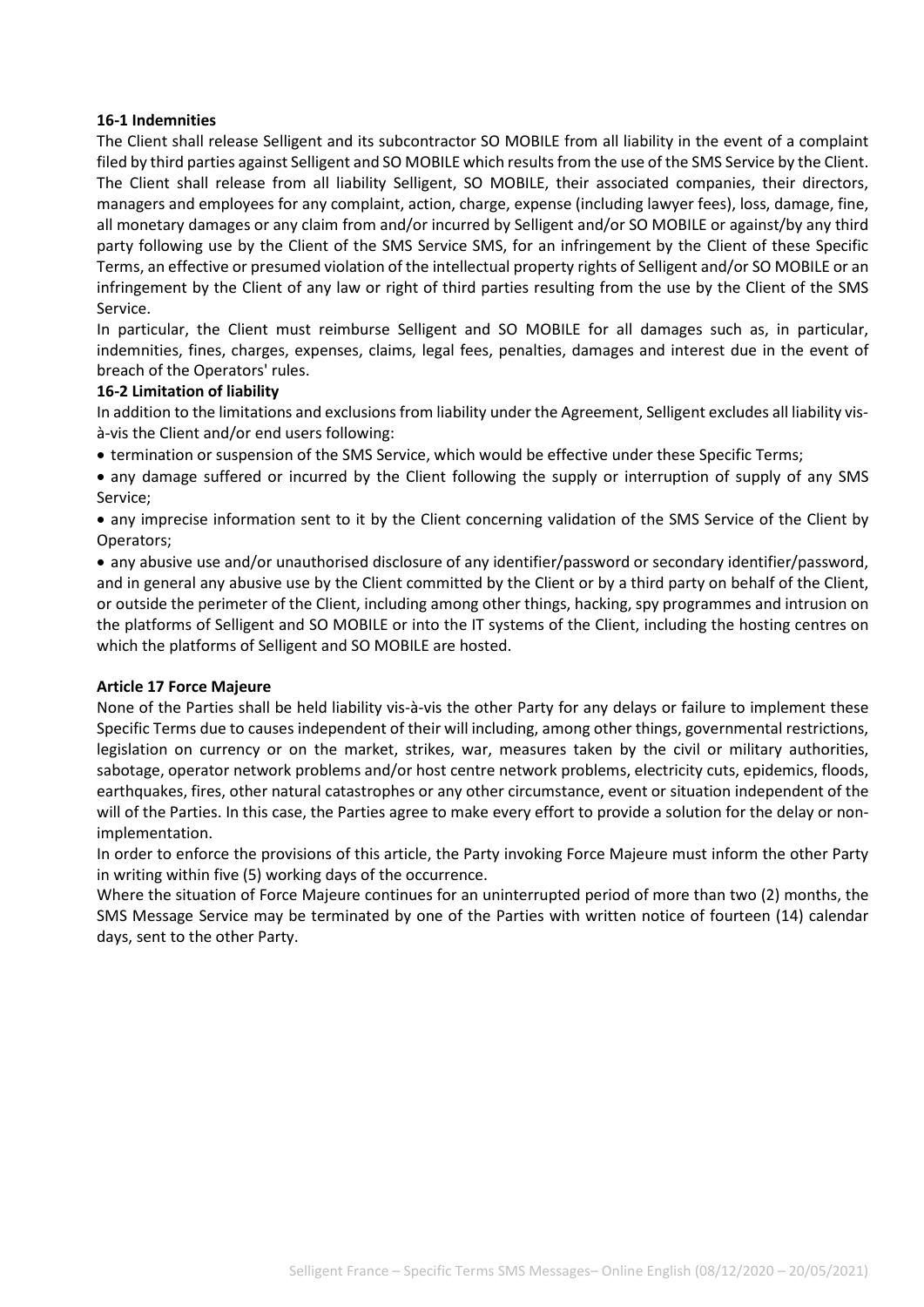## **Annex 1 - Agreement on the Level of Service & Assistance by Selligent for the SMS Message Service**

## **Introduction**

The purpose of this SLA is to define the level of service to be achieved by Selligent and the way in which to measure it for the SMS Service, governed by the provisions of the Agreement on the level of service and assistance concluded between the parties.

Management of third-party content which does not depend on Selligent is explicitly excluded from the SMS Service provided by Selligent.

The levels of service of the SMS Service are described in Section 1. Section 2 describes the levels of service, availability and channels of the Selligent assistance team.

#### **Definitions**

• **Planned maintenance** is defined by interventions scheduled on the Platform.

• The **RPO** (Recovery Point Objective) describes the acceptable quantity of data loss measured in hours or minutes after a critical failure.

• The **MTPD** (Maximum Tolerable Period of Disruption) is the time period after which a business process must be restored to a specific service level following an interruption.

#### Client Commitments

The Client understands that:

• The SLA shall apply only to the SMS Service made available to the Client. Selligent is not responsible for the configuration or correction of third-party software, or for equipment or communication. Selligent will not be required to provide assistance if this is made necessary following (a) negligence or poor use by the Client, (b) an amendment to the SMS Service by the Client or by a third party other than Selligent without the prior consent of Selligent, or (c) an infringement of these Specific Terms.

• Selligent shall make every effort to provide a solution or circumvention to the problem, within the deadline provided for in these Specific Terms. The obligations of Selligent concerning assistance constitute an obligation of means, and not a performance obligation.

• In the context of assistance, Selligent reserves the right to choose, assign or reassign its staff to the Client and also to subcontract the services partially or in full to qualified staff. The persons providing services on behalf of Selligent shall remain free to provide to third parties services similar to those which are subject to these Specific Terms.

# **Exclusions**

The SLA shall not apply where the service levels are not respected owing to:

• factors outside the reasonable control of Selligent, in the event of *force majeure*;

• the inappropriate use of the SMS Service (i.e. use which does not comply with the documentation and/or provisions of these Specific Terms);

• a denial of service attack (DOS);

• actions taken with the explicit intention of creating a stoppage time (e.g. during an audit or evaluation of performance);

• any other factor referred to in these Specific Terms.

#### Escalation process

Any problem which may not be resolved by the normal assistance procedure must be escalated by e-mail to the Support Manager responsible for the Selligent assistance team. If this escalation does not result in a satisfactory response, the problem must be escalated to the Account Manager of the Client.

#### Levels of Service

#### **(A) Level of availability**

Objective of the level of availability = 97%.

This level of availability does not take account of the events detailed below: